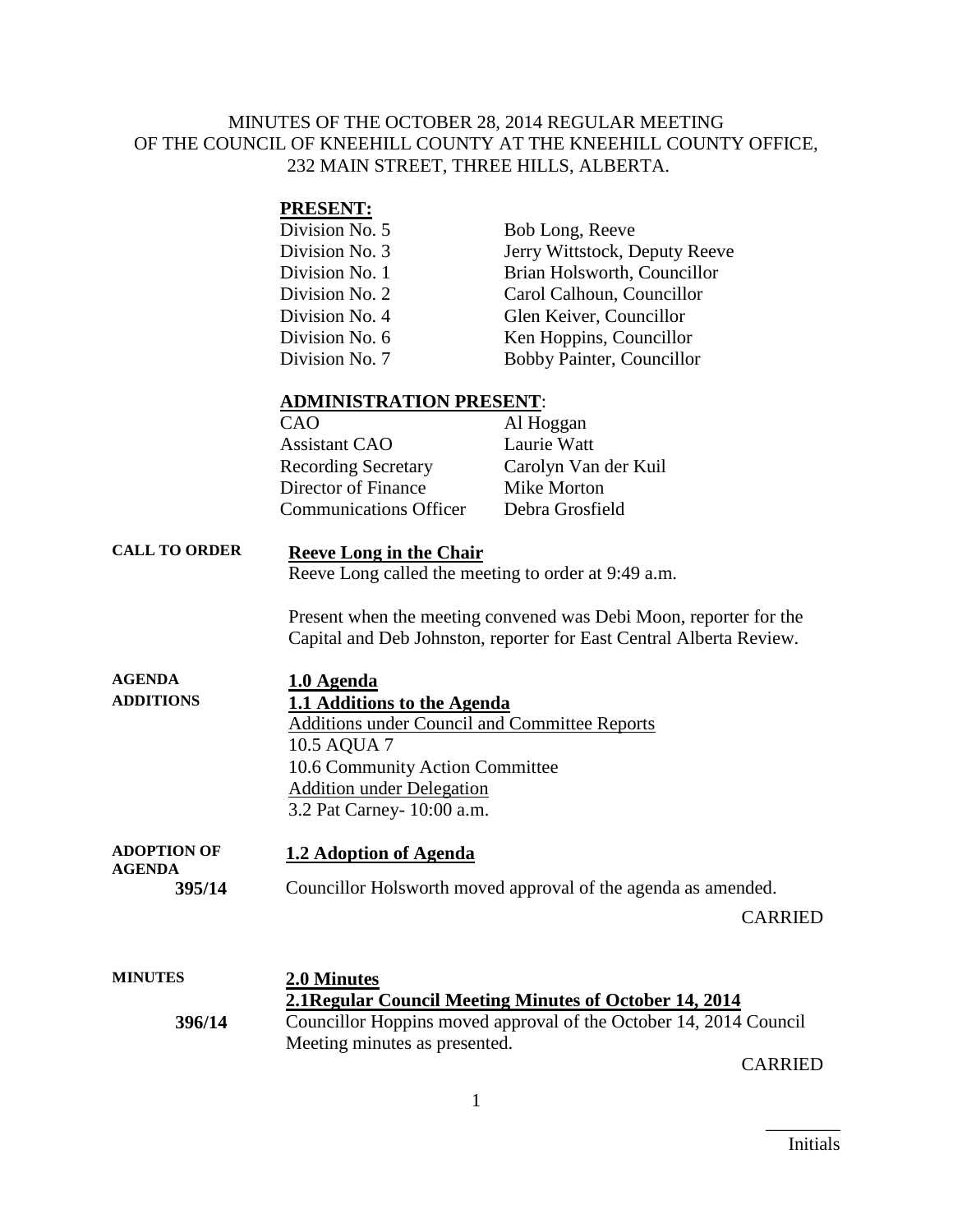# COUNCIL MINUTES OF OCTOBER 28, 2014

| <b>PLAN &amp; PROTECT</b><br><b>KNE130116</b> | <b>6.0 Planning and Protective Services</b>                                                                                                                                                                                                        |  |
|-----------------------------------------------|----------------------------------------------------------------------------------------------------------------------------------------------------------------------------------------------------------------------------------------------------|--|
| 397/14                                        | 6.1 Request for an Extension of an Approved Subdivision<br>Councillor Painter moved that Council approve an extension of the<br>registration timeframes for KNE130116 until January 3rd, 2015.<br><b>CARRIED</b>                                   |  |
| <b>NEW BUSINESS</b><br><b>SEED CLEANING</b>   | <b>8.0 New Business</b><br>8.1 Invitation to Three Hills Seed Cleaning Plant AGM                                                                                                                                                                   |  |
| 398/14                                        | Councillor Calhoun moved to authorize Bowen Clausen, Agricultural<br>Fieldman, to attend the Three Hills Seed Cleaning Plant AGM on<br>behalf of Kneehill County.                                                                                  |  |
|                                               | <b>CARRIED</b>                                                                                                                                                                                                                                     |  |
| <b>FCSS BUDGET</b><br>399/14                  | 8.2 2015 Kneehill Regional FCSS Budget and Allocations<br>Councillor Calhoun moved that Council approve the Kneehill Regional<br>Family and Community Support Services (FCSS) 2015 Budget and<br>Allocations.                                      |  |
|                                               | <b>CARRIED</b>                                                                                                                                                                                                                                     |  |
|                                               | Pat Carney entered the meeting at 9:52 a.m.                                                                                                                                                                                                        |  |
| <b>DELEGATIONS</b><br><b>PAT CARNEY</b>       | <b>3.0 Delegations</b><br>3.2 Pat Carney- Rock Hill Road<br>Pat Carney introduced a couple of local farmers who came to the<br>meeting today to support him. Mr. Carney requested that the concrete<br>road blocks be removed from Rock Hill Road. |  |
|                                               | Reeve Long replied that the barricades will stay up until all the safety<br>issues are addressed with this road.                                                                                                                                   |  |
|                                               | Pat Carney left the meeting at 10:12 a.m.                                                                                                                                                                                                          |  |
| <b>COUNCIL REPORTS</b>                        | <b>10.0 Council and Committee Reports</b><br>Al Hoggan left the meeting at 10:16 a.m.<br>Al Hoggan returned to the meeting at 10:19 a.m.                                                                                                           |  |
| <b>COMM FUTURES</b>                           | 10.1 Community Futures Wildrose-Minutes were provided from the<br>October 2, 2014 meeting.                                                                                                                                                         |  |
| <b>DRUM SOLID</b><br>WASTE                    | <b>10.2 Drumheller &amp; District Solid Waste Management Association-</b><br>Minutes were provided from the August 28, 2014 meeting and an<br>update was provided by Councillor Wittstock on the meeting he<br>attended on October 16, 2014.       |  |

 $\overline{\phantom{a}}$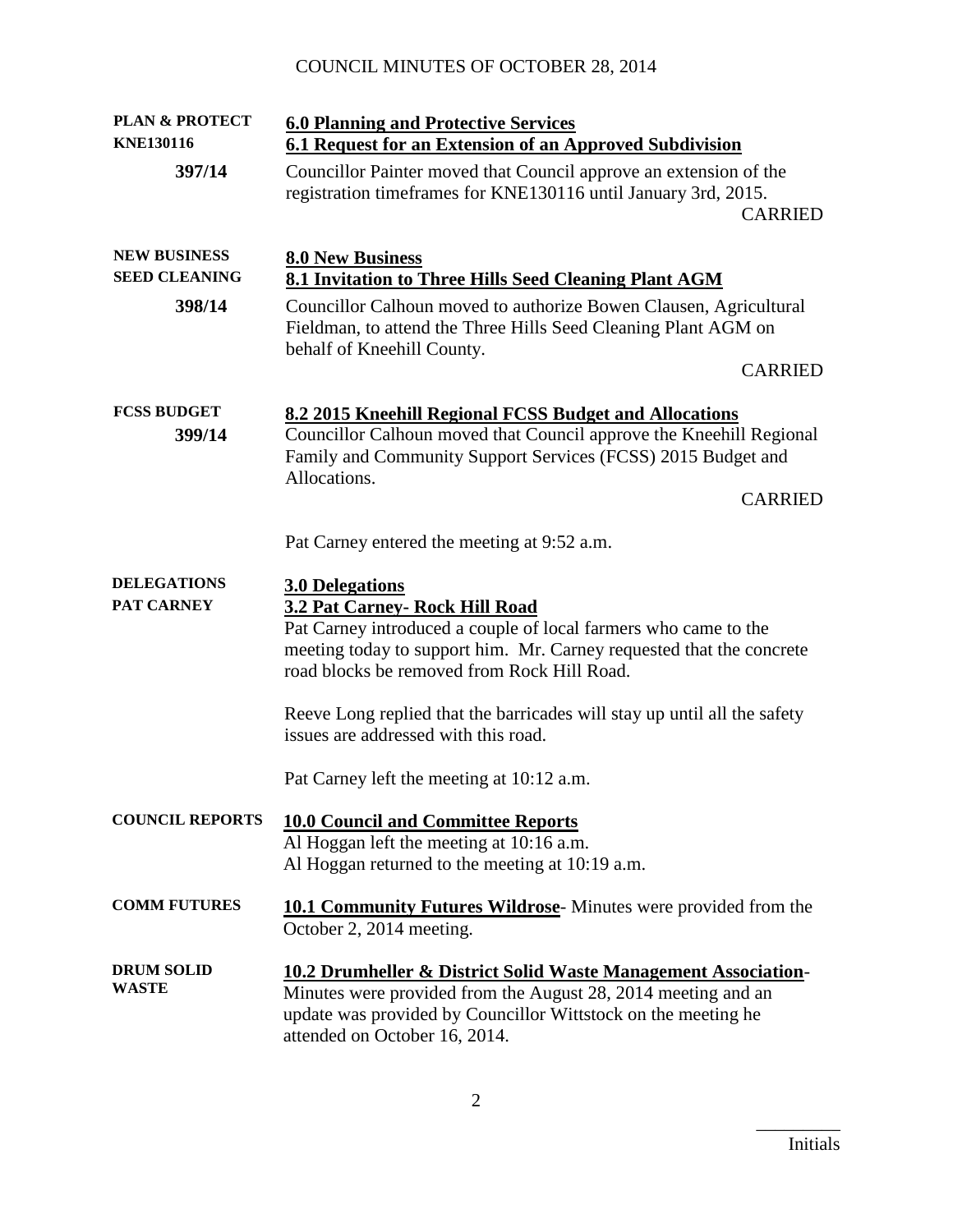# COUNCIL MINUTES OF OCTOBER 28, 2014

| <b>MPC</b>                        | <b>10.3 Municipal Planning Commission</b> -Minutes were provided from<br>the September 25, 2014 meeting.                                                                                     |
|-----------------------------------|----------------------------------------------------------------------------------------------------------------------------------------------------------------------------------------------|
| DR. R&R                           | 10.4 Doctor Recruitment and Retention Committee- Un-approved<br>minutes were provided from the September 17, 2014 meeting.                                                                   |
| <b>AQUA 7</b>                     | <b>10.5 AQUA7</b> - Verbal report was provided by Councillor Wittstock.                                                                                                                      |
| <b>CAC</b>                        | 10.6 Community Action Committee- Verbal report was provided by<br>Councillor Hoppins on the meeting he attended on October 23, 2014.                                                         |
| 400/14                            | Councillor Calhoun moved that Council receive the Council and<br>Committee reports as presented.                                                                                             |
|                                   | <b>CARRIED</b>                                                                                                                                                                               |
| <b>CORRESPONDENCE</b><br>401/14   | <b>11.0 Correspondence Report</b><br>Councillor Wittstock moved that Council receive the Correspondence<br>Report as presented.                                                              |
|                                   | <b>CARRIED</b>                                                                                                                                                                               |
| <b>COUNCIL ACT LIST</b><br>402/14 | 12.0 Council Follow-up Action List<br>Councillor Holsworth moved that Council receive the October 28, 2014<br>Council Follow-Up Action List as presented for information.<br><b>CARRIED</b>  |
| <b>IN-CAMERA</b><br>403/14        | 14.0 In-Camera<br>Councillor Painter moved that Council go into In-Camera at 10:30 a.m.<br><b>CARRIED</b>                                                                                    |
|                                   | Debi Moon and Deb Johnston left the meeting at 10:31 a.m.                                                                                                                                    |
| 404/14                            | Councillor Wittstock moved that Council go out of In-Camera at 10:57<br>a.m.                                                                                                                 |
|                                   | <b>CARRIED</b>                                                                                                                                                                               |
| <b>MOTIONS IN-CAM</b><br>405/14   | <b>15.0 Motions from In-Camera</b><br>Councillor Hoppins moved that Council approve the payment for the E<br>1/2 of SE 29-32-23-W4 with funds to come from gravel reserve.<br><b>CARRIED</b> |
|                                   | The meeting recessed from $10:58$ a.m. to $11:04$ a.m.<br>Present when the meeting re-convened was Debi Moon, Deb Johnston<br>and Sherri Turpin, Architect.                                  |

 $\overline{\phantom{a}}$